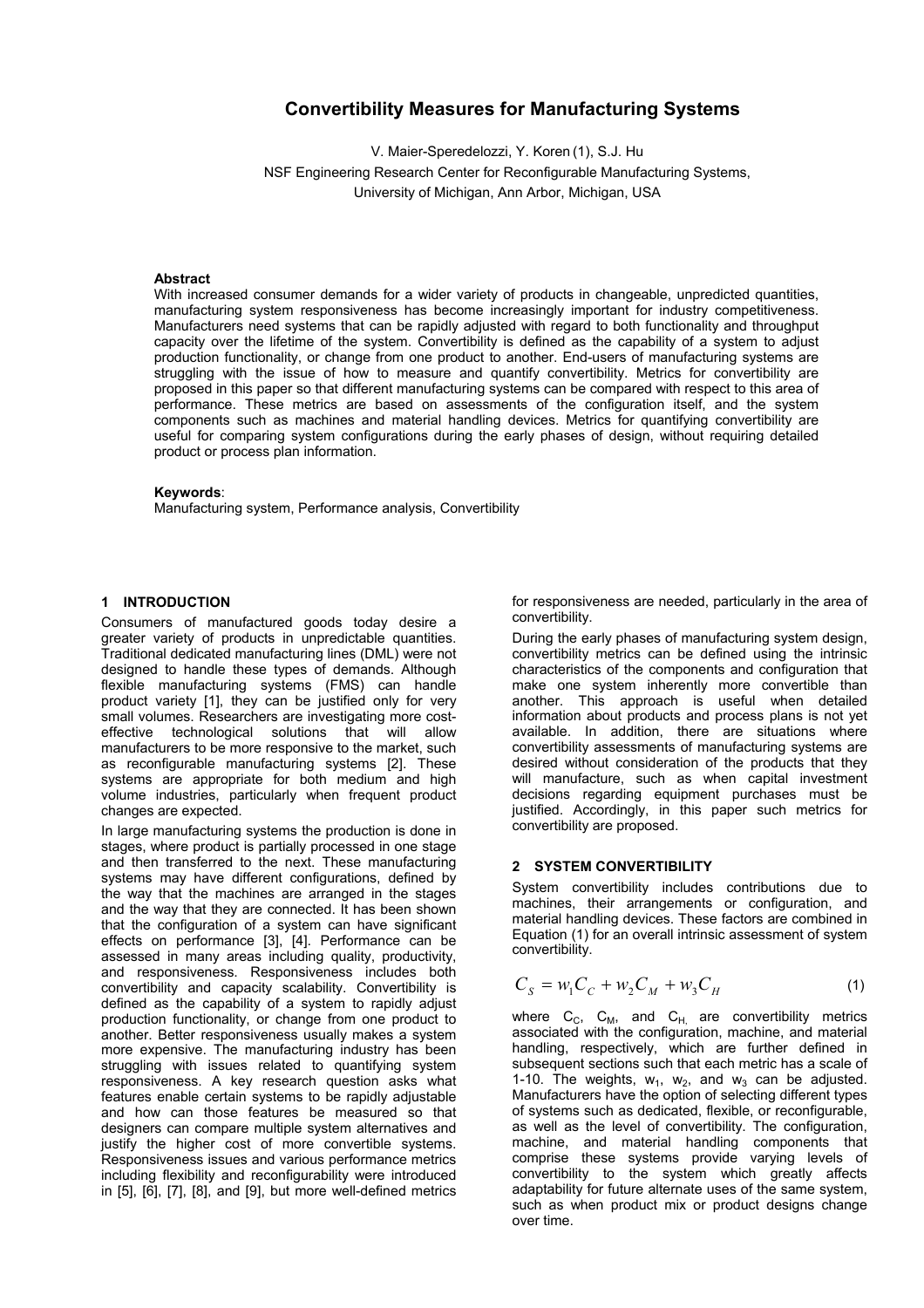

Figure 1: Sample Configurations of Six Machines.

### **3 CONFIGURATION CONVERTIBILITY**

Configuration refers to the arrangement and connections of machines in a manufacturing system, examples of which are shown in Figure 1. Pure serial configurations such as the six-stage line in (a) have only one part flowpath through the system. Pure parallel configurations such as (h) have as many flowpaths through the system as there are machines. In other words, each machine can process the workpiece from start to finish. Hybrid configurations are combinations of serial and parallel instances. Of particular interest is a comparison between (b) and (c) or a comparison of (d) and (e). These pairs of configurations have the same arrangement of machines, but different material handling connections. Asymmetric configurations have flowpaths with different numbers of machines, and thus, different process plans. These configurations are not considered here due to less frequent industry use. Configuration convertibility,  $C_{C}$ , is dependent upon the minimum increment of conversion, the routing connections, and the number of replicated machines.

### **3.1 Increment of Conversion**

The minimum increment of conversion (*I*) was briefly introduced in [7], where it was one of many factors used to select preferred manufacturing system configurations. It is an important indication of how quickly new or different products can be introduced. For example, configuration (a) in Figure 1 has a minimum increment of conversion of 1.00, or 100%, that is, in order to introduce a new product, the entire line must be shut down, changed over, and restarted. Configuration (b), however, can be partially converted to a new product after only 50% of the machines have been shut down and reconfigured. This is valuable when a company wants to introduce a new product to the market as quickly as possible, and then later ramp up to full production.

### **3.2 Routing Connections**

In a manufacturing system, a greater number of routing connections indicates a higher degree of convertibility. The number of routing connections in each configuration (*R*) is counted by including connections between machines as well as connections to an input and output station. For example, configuration (a) in Figure 1 has seven routing connections whereas configuration (b) has eight. Configuration (c) has twelve routing connections due to the fact that crossover is allowed between processing stages. For configurations of n machines, the maximum number of connections is given in Equation (2).

$$
R_{\max} = 2n + f \sum_{i=1}^{n-1} i
$$
 (2)

If connections between machines allow only unidirectional flow *f*=1, but for bidirectional flow *f*=2. For any configuration of 6 machines with only unidirectional connections, such as those in Figure 1,  $R_{\text{max}}$  equals 27.

#### **3.3 Replicated Machines**

Certain configurations allow for easier scheduling of the production of more than one product at a time. This is important when a company expects part mix demands to vary over time. The minimum number of replicated machines at a particular stage in the process plan (*X*) dictates the number of part types that can be produced without requiring changeovers. This number is similar to configuration width, as defined in [10].

For example, a serial manufacturing line, or transfer line, such as configuration (a) in Figure 1 typically has only one flowpath by which parts progress through the system. At each stage of the process plan, there is only one machine present. Thus, if more than one part is to be produced, the line must be stopped, purged of old products, converted, and ramped up again, all of which consumes valuable production time. By contrast, a flexible manufacturing system with six CNC machines in parallel, each capable of completely manufacturing a part, could produce up to six different part types, as configuration (b). Configurations (f) and (g) however, could only simultaneously produce two products efficiently since the first processing stage has just two replicated machines, not four. If more than two products are produced on the system simultaneously, the system productivity is substantially reduced. Being able to produce more than one part type at a time is also valuable when manufacturers want to produce prototypes of future products while current products are still being manufactured at a reduced rate.

#### **3.4 Measure of Configuration Convertibility**

The three factors discussed above, minimum increment of conversion, routing connections, and number of replicated machines are used in Equation (3) to provide a preliminary assessment of configuration convertibility.

$$
C_C' = \left(\frac{R * X}{I}\right) \tag{3}
$$

where *I*, *R*, and *X* were defined above. Equation (4) below is used to normalize  $C_C$ ' relative to a serial system with the same number of machines, and to adjust the scale so that all systems being compared fall within a range of one to ten.

$$
C_C = 1 + \frac{Log\left(\frac{C_C'}{C_{C,serial}}\right)}{Log\left(\frac{C_{C,K-Parallel}'}{C_{C,K-serial}}\right) * \frac{1}{9}}
$$
\n(4)

If *K* is the maximum number of machines in any system that is being considered, then the pure parallel configuration of  $K$  machines is defined to have a  $C_C$  value of 10. All serial configurations have a  $C_{\text{C}}$  value of 1. This logarithmic transformation converts  $C<sub>C</sub>$  to a 1-10 scale. Configuration convertibility can then be combined with machine and material handling convertibility metrics to find system convertibility, as in Equation (1).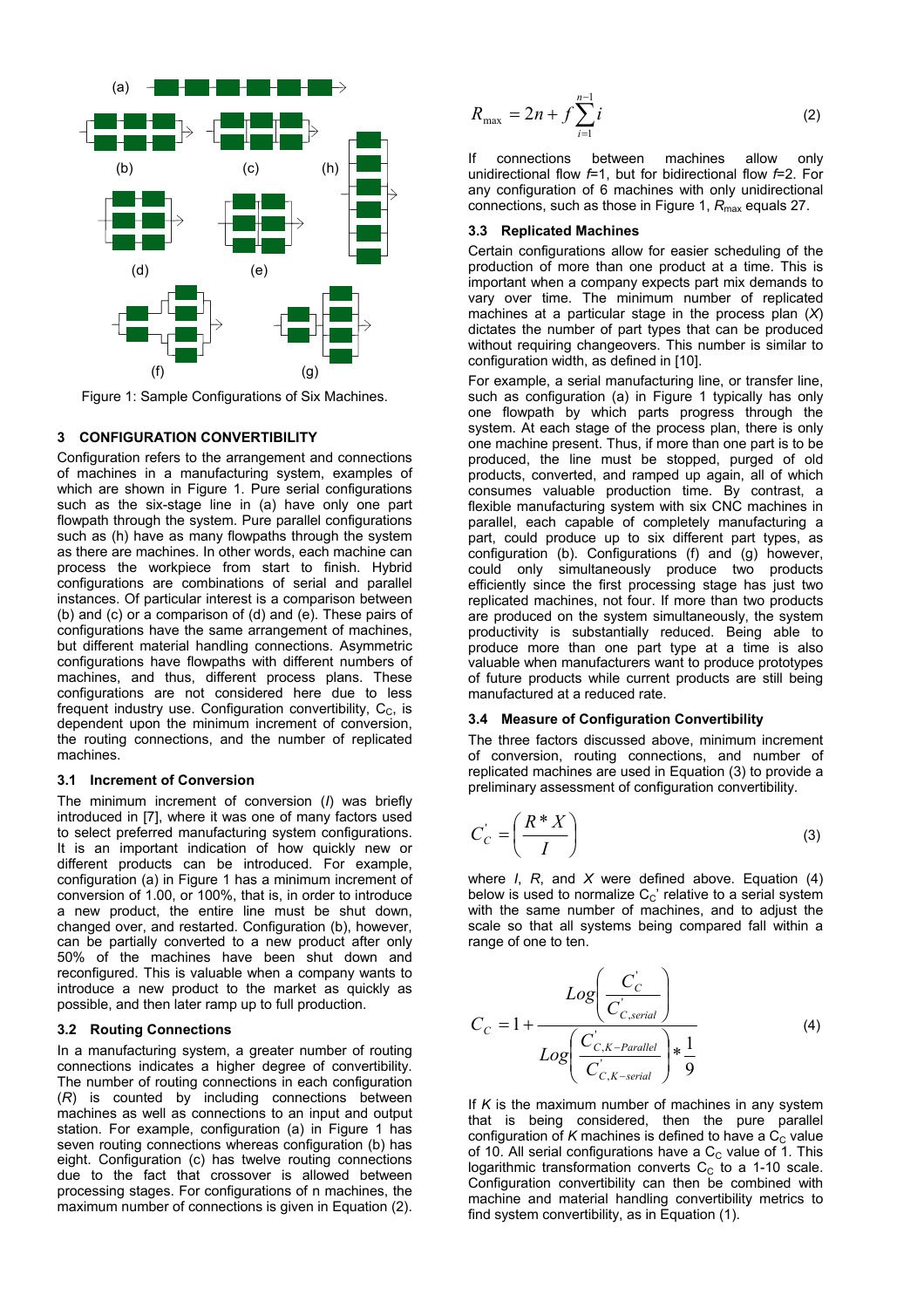|   |      | R              | X | $c_{c}$ | Rank |
|---|------|----------------|---|---------|------|
| a | 1.00 | $\overline{7}$ |   | 1.00    | 8    |
| b | 0.50 | 8              | 2 | 4.32    | 7    |
| c | 0.50 | 12             | 2 | 5.20    | 6    |
| d | 0.33 | 9              | 3 | 6.35    | 4    |
| е | 0.33 | 15             | 3 | 7.46    | 2    |
| f | 0.33 | 10             | 2 | 5.69    | 5    |
| g | 0.33 | 14             | 2 | 6.43    | 3    |
| h | 0.17 | 12             | 6 | 10.00   |      |

Table 1: Configuration Convertibility for Sample Configurations Shown in Figure 1.



Figure 2: Configuration Convertibility for Symmetric Configurations of up to Six Machines.

The configuration convertibility metric was used to compare the sample configurations from Figure 1, and the results are given in Table 1. Configuration convertibility was also assessed for symmetric configurations of up to six machines, shown in Figure 2.

# **4 MACHINE CONVERTIBILITY**

System convertibility is dependent not only on the configuration that is selected, but also on machine convertibility,  $C_M$ , which is found using Equation (5).

$$
C_M = \frac{\sum_{i=1}^{N} C_M'}{N}
$$
 (5)

The machine convertibility for each of the N individual machines in the system,  $C_M$ , is based on the premise that some machines have features and characteristics that make them inherently more convertible. These features include whether the machine is:

- Q1. equipped with an automatic tool changer or multihead spindle;
- Q2. easily reprogrammed, with flexible software;
- Q3. modular, with flexible hardware components;
- Q4. equipped with flexible fixturing capability;
- Q5. equipped with a large capacity tool magazine.

As shown in Figure 3, these questions help determine a rough estimate of machine convertibility,  $C_M$ .

# **5 MATERIAL HANDLING CONVERTIBILITY**

One important factor in system performance that has not yet been included in flexibility or convertibility metrics is



Figure 3: Machine Convertibility,  $C_M$ 

the nature of the material handling devices that are used. This metric,  $C_H$ , in Equation (6) is developed in a manner analogous to the machine convertibility.

$$
C_H = \frac{\sum_{i=1}^{M} C_H}{M}
$$
 (6)

The  $C_H$  metric for each material handling device that connects machines is found by assessing if it is:

- Q1. following a free route or not;
- Q2. multidirectional;
- Q3. reprogrammable;
- Q4. asynchronous motion;
- Q5. automatic.

It must be noted that the most flexible or convertible solutions may also incur larger investment costs. For material handling, having people carry workpieces from station to station is very flexible. For example, an Intel plant that produces 50 products simultaneously has people carry wafer cartridges between stations. This solution, however, may be very expensive and is not always the best utilization of human resources.

# **6 APPLICATIONS**

An industry case which was studied earlier with regard to productivity is now used to compare the convertibility of two different configurations shown in Figure 4 [3]. Both configurations (a) and (b) have 18 CNC machines with relatively small tool magazines and manual material handling. Thus,  $C_M$ ,  $C_H$ , and  $C_C$  are found and then  $C_S$  is calculated using equal weighting factors, as shown in Table 2, cases (a) and (b).

# (a)

(b) ⊦⊡∙⊡+⊒≽ HHHH<del>P</del>

Figure 4: Industry Case Configurations.

|                    | $N \mid C_M$ | $ C_{H} $ $ X $ |  |    | $R \mid C_c \mid C_s$                   |  |
|--------------------|--------------|-----------------|--|----|-----------------------------------------|--|
| $a \mid 18 \mid 5$ |              |                 |  | 19 |                                         |  |
| $ b $ 18 6         |              |                 |  |    | $3 \mid .33 \mid 21 \mid 4.22 \mid 6.4$ |  |

Table 2: Convertibility Calculations for Industry Cases.